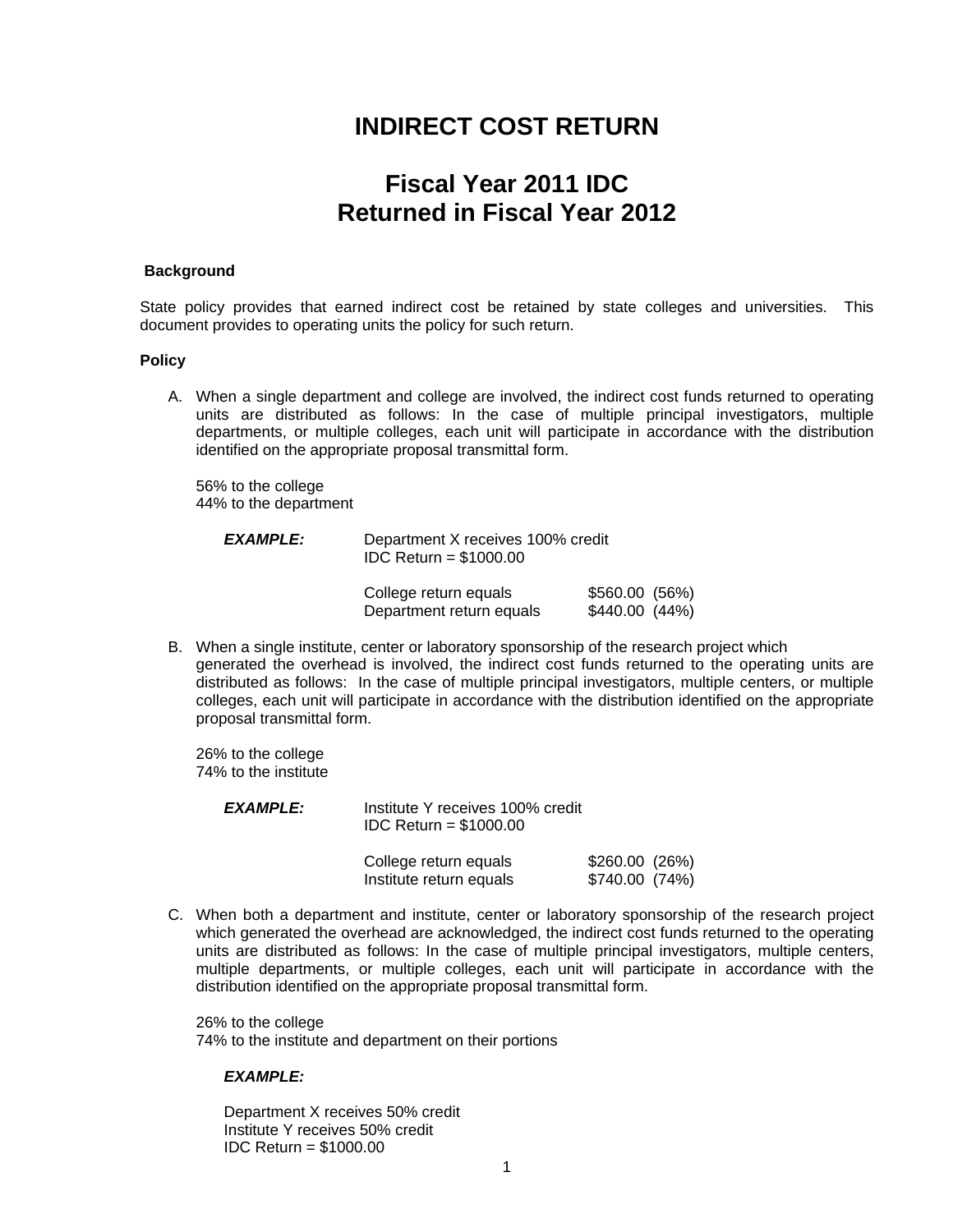| Department portion - \$500.00 |                | Institute Portion - \$500.00 |                |
|-------------------------------|----------------|------------------------------|----------------|
| College return $=$            | \$130.00(26%)  | College return $=$           | \$130.00 (26%) |
| Department return $=$         | \$370.00 (74%) | Institute return $=$         | \$370.00 (74%) |

 Records of earned indirect costs and distribution thereof will be made annually by the Research Information Center. No annual distributions will be made of amounts under \$100.00; if such instances occur, those funds will be placed in the account(s) of the next higher unit.

# **CALCULATE THE AMOUNT THE ACCOUNT GENERATES**

| Total Indirect Cost Recovered in FY2011                                                                                                               |     |                                                                        | $=$ \$16,747,548                                                               |  |  |
|-------------------------------------------------------------------------------------------------------------------------------------------------------|-----|------------------------------------------------------------------------|--------------------------------------------------------------------------------|--|--|
| <b>Bad Debt Payment</b>                                                                                                                               |     |                                                                        | $= (\$1,120,000)$                                                              |  |  |
| <b>BALANCE FOR DISTRIBUTION</b>                                                                                                                       |     |                                                                        | $=$ \$15,627,548                                                               |  |  |
| Infrastructure Overhead<br>Annual Bad Debt Reserve<br>Annual Distribution to Central Initiatives Fund<br>Annual Distribution to CORE Facility Support |     |                                                                        | $=$ (\$1,238,908)<br>$= (\$ 546,964)$<br>$= (\$4,422,596)$<br>$= (\$ 640,729)$ |  |  |
| <b>RETURN TO GENERATING UNITS</b>                                                                                                                     |     |                                                                        | $= (58, 778, 349)$<br>or 56.172% of Balance for Distribution                   |  |  |
| <b>Amount Returned</b><br>per Sponsored                                                                                                               | $=$ | (Indirect Cost per Account) / (Balance Distributed) * (Total Returned) |                                                                                |  |  |
| <b>Project Account</b>                                                                                                                                | $=$ | (Indirect Cost per Account) / \$15,627,548 *8,778,349                  |                                                                                |  |  |

= (Indirect Cost per Account) \* 56.172%

## **CALCULATE THE ACCOUNT CREDIT SPLITS**

Each proposal is logged into the Division of Research database. At that time, the data input operators inspect the Proposal Transmittal Form for credit splits. Each Principal Investigator as well as each academic unit participating in the project is logged into the system. For example, if Dr. Smith is working on a project in ME and EE, then two records will be generated; one record listing Dr. Smith in ME and one record listing Dr. Smith in EE. If Dr. Smith is devoting equal time in both departments, then the amount being returned at the academic level will be 50/50. From the above calculation, ME will receive 50% of the Amount Returned per Account and so will EE.

## **CALCULATE THE AMOUNT RETURNED**

If the academic unit is not an institute or center, then the amount returned per college/department is as follows:

 56% to the college 44% to the department

If only an institute or center is involved, then the allocation is as follows:

26% to the college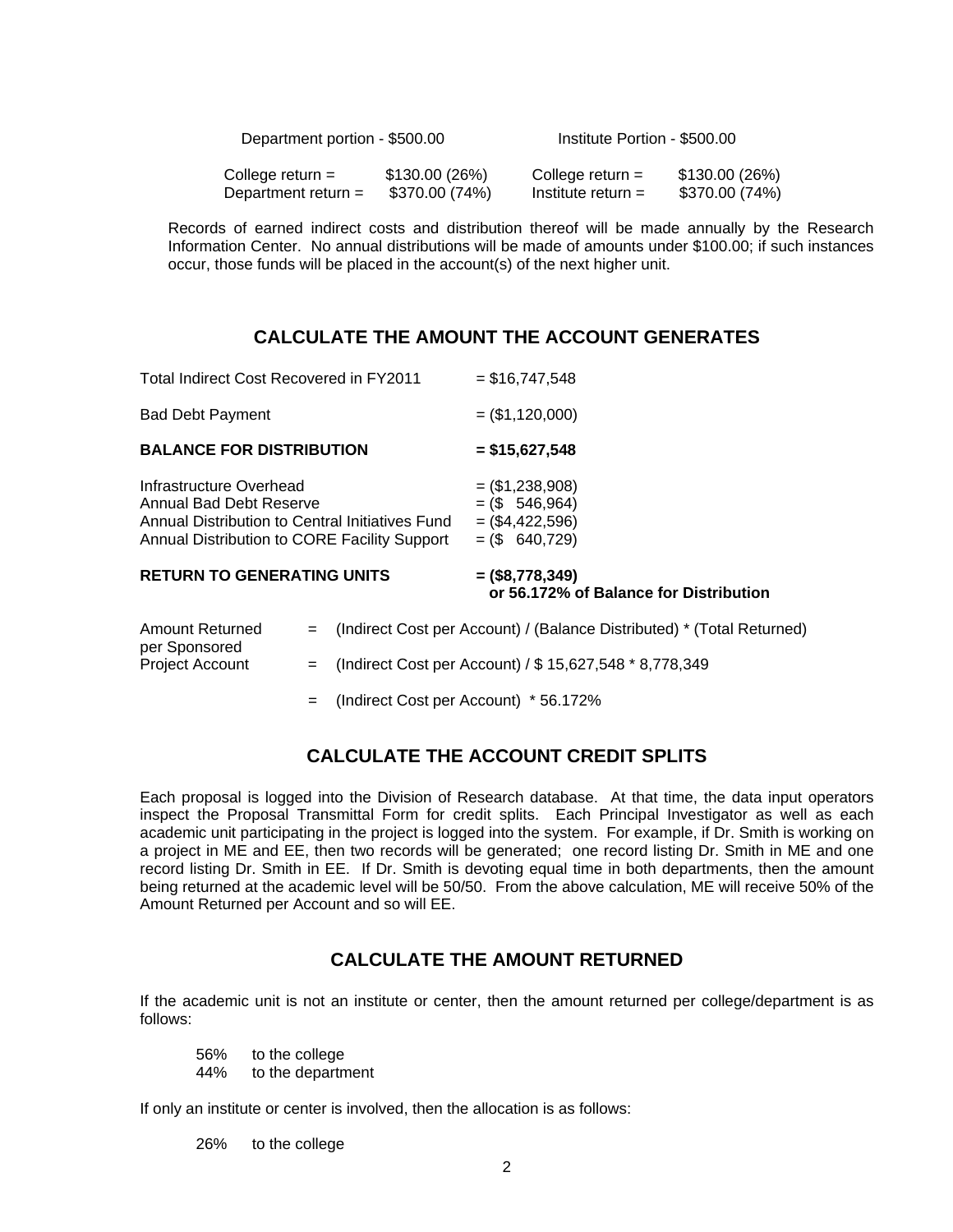### 74% to the institute

If a department and an institute or center are involved, then the allocation is as follows:

- 26% to the college
- 74% to the department and institute on their portion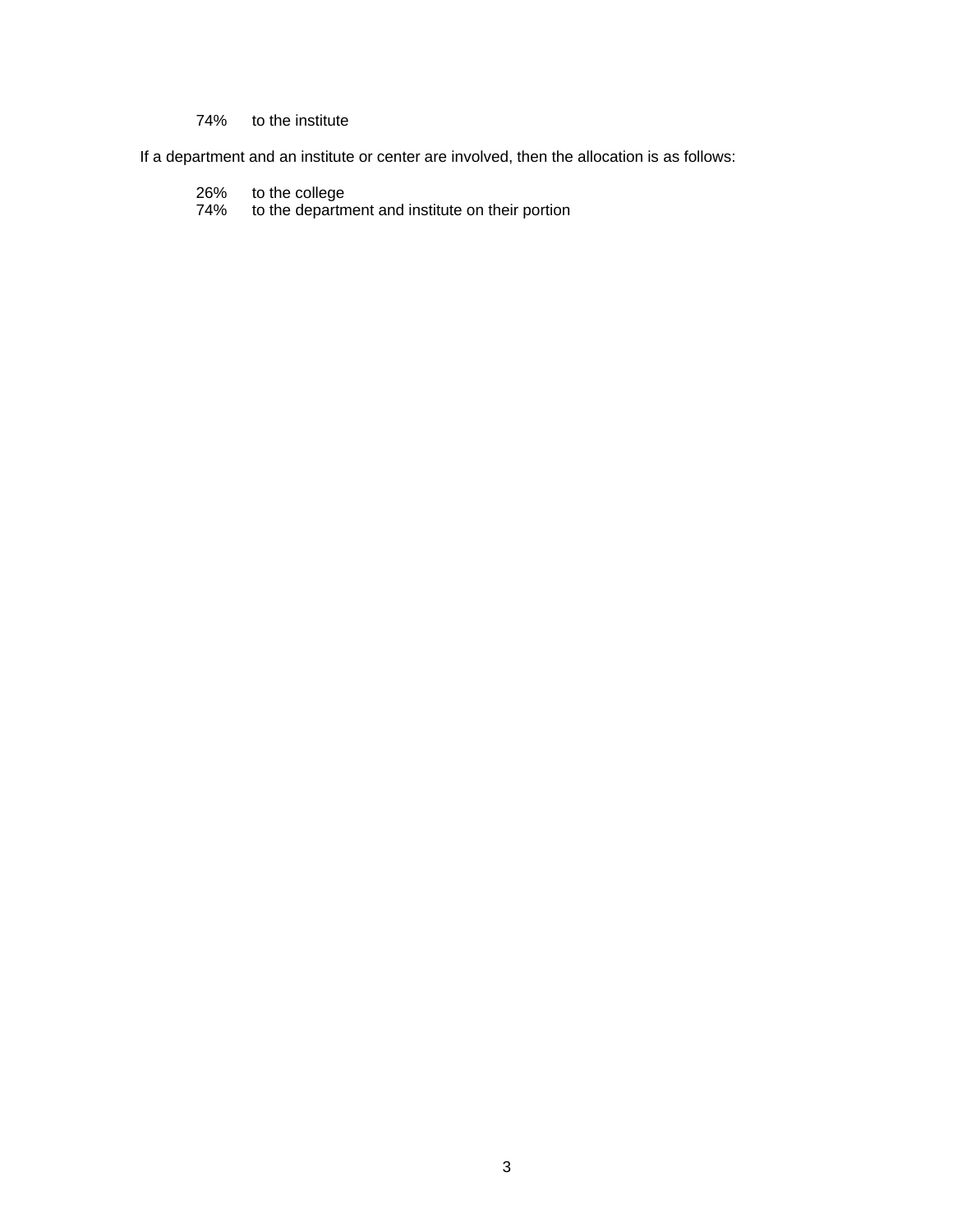### **Guidelines for Research Centers and Institutes**

The following guidelines apply to all research centers, institutes and laboratories that receive direct financial or other support, including space, from the University of Houston. In particular, they apply to all centers and institutes that receive, or expect to receive, direct return of overhead monies generated by research grants and contracts of its members.

- 1. A research center or institute, for the purposes of these guidelines, is a center, institute or laboratory based at the University of Houston whose primary purpose is either research and development, or scholarly activity. The Vice President for Research will maintain a list of recognized research centers and institutes.
- 2. Each research center or institute must have bylaws or written operating procedures. These must be agreed to by the present members, the department chair(s) and/or dean(s) of the relevant department(s)/college(s), and the Vice President for Research.
- 3. The bylaws should include:
	- a. Rules governing to whom the research center reports, how the director is chosen, appointed and terminated, whether there is a governing or advisory council, and how it is constituted.
	- b. Rules governing membership, including how prospective members will join or leave.
	- c. Statements on financial accountability and responsibility for the operations of the center.
	- d. Procedures for changing the bylaws.
- 4. If a research center chooses to have written operating procedures instead of bylaws, these must include:
	- a. procedures governing reporting lines,
	- b. rules on financial accountability and responsibility for operations of the center, and
	- c. procedures to be followed in the appointment and termination of employees, members and directors.
- 5. A research center should produce an annual report of its activities, including a financial statement. These should be sent to its members, the Department Chairs and/or Deans' of the department(s)/colleges whose members participate in the center, the Vice President for Research, and the Research Council. This report is required before the university provides financial, or other assistance to a center in the following academic year. Annual reports must be submitted by October 1 of each year.
- 6. All research centers and institutes should conform to the university's rules and regulations relating to personnel, property and accounts.
- 7. The director of each research center and institute should ensure that information on work done by members of the center is available, whenever necessary, to the appropriate administrators, department heads and deans for deciding on increments, salary adjustments, promotions and tenure.
- 8. Each research center and institute will be reviewed every four years by the University of Houston Research Council. The Research Council will develop, and provide to each center and institute, the procedures for these reviews. This will include a list of items and questions to be considered in the review process. After each such review, the Research Council will recommend to the Vice President for Research continuation or discontinuation of the center or institute
- 9. To establish a new center, a group of faculty members should develop a proposal. The proposal must be approved by the Department Chairs and/or Dean(s) of the department(s)/college(s) involved, and by the Vice President for Research after receiving an advisory recommendation from the Research Council.